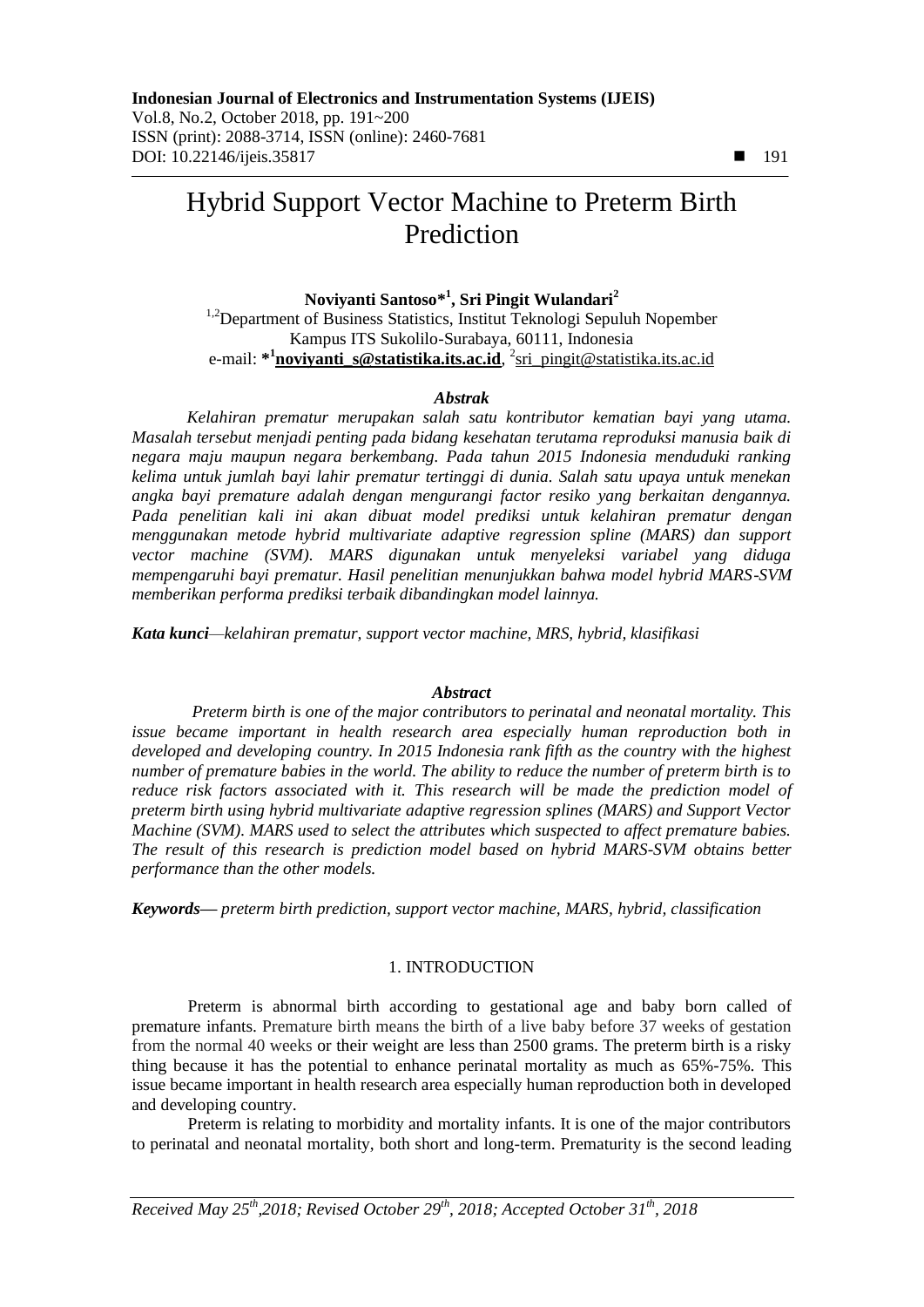cause of death in infants after pneumonia and the leading cause of neonatal death. Thirty-five percent of the world's neonatal deaths are caused by complications of premature birth [1].

The World Health Organization (WHO) said that Indonesia ranks fifth as the country with the highest number of premature babies in the world. Based on data from the Central Bureau of Statistics (BPS) 2015, infant mortality (IMR) reached 25 deaths per 1,000 babies born. East Java is one of the provinces where preterm birth rates are high at 11.5 percent in 2014, which is above the national average of 10.2 percent. One of the regencies in East Java is Sumenep which preterm birth rate reaches 2.3 percent in 2014 [2].

Prematurity is a multifactor problem. Various studies have been conducted to look for risk factors for preterm birth. However, the presence of these risk factors does not necessarily lead to premature birth. Some premature births that occur spontaneously do not have a clear risk factor. There are no clear factors that can cause prematurity, so prevention through one or more factors may not work. Therefore, if you want to reduce the number of premature births, then the first step to preventing premature birth is to reduce risk factors associated with premature birth [3].

In previous studies, the researcher used Pearson correlation test [4] or binary logistics regression [5] [6] to identify factors causing preterm birth. The results showed that mother's condition became majority factors, such as age, education, activity, premature rupture of membranes, history of miscarriage, history of preterm, diabetes mellitus, and preeclampsia. In addition, birth order of babies was indicated as a factor causing preterm. Pearson correlation is a statistical method to measure and identify a relationship between two variables. The weakness of the correlation coefficient are that it only determine linear relationships among two variables. If the relationship is non-linear then the result is invalid. In addition to this, the correlation is useless if it is about categorical data.

Nowadays, data mining technique becomes popular because it showed better performance that the traditional one. In the development of data mining in the era of 1990 was emerging variety of classification methods, such as a decision tree (DT), multivariate adaptive regression splines (MARS), artificial neural networks (ANNs), and a new technique of support vector machine (SVM).

MARS performs the form of the development in splines basis functions, where the number of basis functions, as well as the parameters correlated with each one are regularly determined by the data [7]. There were various studies using MARS in health area to classification or prediction diseases. [8] have applied multivariate adaptive regression spline to predict hypertension in Indonesia which gave some variables important affecting blood pressure. [9] have used MARS and smooth support vector machine (SSVM) to diagnose breast cancer.

A number of effective prediction diseases model in hybrid technique have also been proposed in recent years. [10] proposed hybrid random forest and MARS, [11] integrated random forest and MARS to predict HIV patients in Surabaya Indonesia. However, MARS-SVM hybrid method in health research has not been used.

SVM is a new method in the data mining, which is a new procedure to overcome machine-learning problems by development of optimization approach [12]. There is three main concern when applying SVM to treat classification (1) selecting the optimal feature; (2) the choice of kernels; (3) the determination of the kernel's parameter. Feature selection is an important issue in the classification model. The reduction of feature is helpful to improve the prediction accuracy and computation time [13]. There is some functions kernel in SVM such as linear, polynomial and RBF. Many researchers suggest using RBF because it performs better than others. But the parameters and variables should be optimized to decrease the incorrect classification. In this paper, we proposed hybrid techniques depend on two steps: (1) using MARS to select input features, (2) using a grid search to optimize model parameters. The goal of this research is to calculate accuracy of prediction preterm birth in Sumenep, East Java, Indonesia using hybrid MARS-SVM.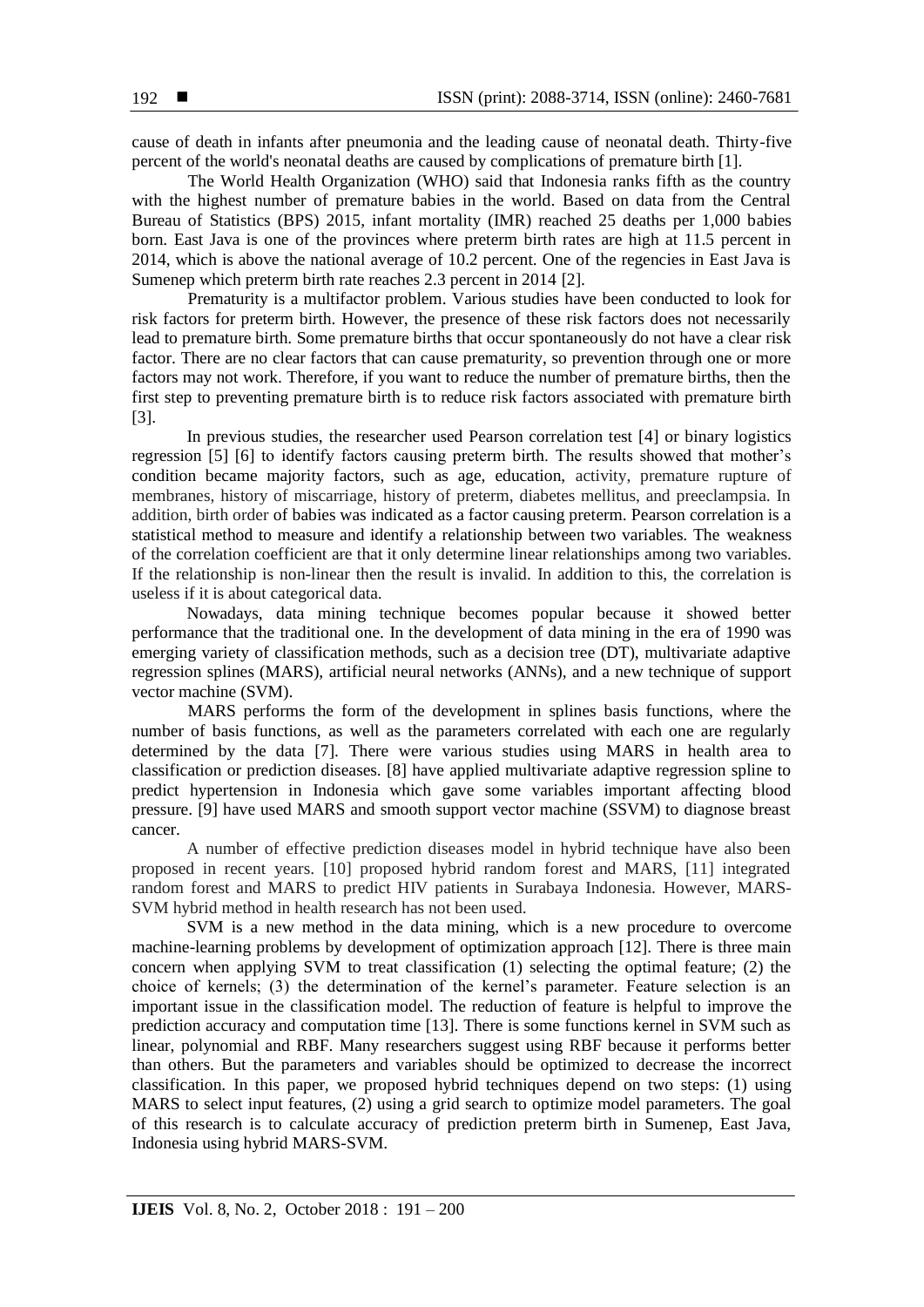#### 2. METHODS

#### *2.1 Multivariate Adaptive Regression Spline*

Multivariate adaptive regression splines (MARS) was first suggested by Friedman as a adaptable method, which the model is built with enclose interactions between variables [7]. In the MARS algorithm, there are no assumptions about functional relationships between dependent variable and independent variables. Optimal transformations and interactions of variable can founded in the model. Moreover, the MARS model represent the complex data structure that characterizes the high dimensional data, hence can effectively expose the data patterns which is important. MARS model is used to overcome the weakness of RPR is to produce a continuous model on knots. The function of MARS can be described using the equation 1:

$$
\hat{f}(x) = a_0 + \sum_{m=1}^{M} a_m \prod_{k=1}^{K_m} \left[ S_{km} \left( x_{\nu(k,m)} - t_{km} \right) \right]
$$
(1)

where  $a_0$  and  $a_m$  are parameters, M is the number of basis functions,  $K_m$  is the number of knots,  $S_{km}$  takes on value of either 1 or -1 and indicates the right/left correlation step function,  $v(k,m)$ is the independent variable labelling, and  $t_{km}$  define as the knot location.

In MARS modeling, knots are automatically determined from the data and generate a continuous model of knots, while to model selection on MARS using stepwise (forward and backward) methods [14]. Forward stepwise is performed to obtain function with the maximum number of basis functions. The criterion for selection of basis functions on forwarding stepwise is by minimizing the average sum of square residual (ASR). This base function is a parametric function defined in each region. Generally, the selected base function is polynomial with continuous derivative at each knot point. Friedman suggests the maximum number of base functions (BF) is 2 to 4 times the number of predictor variables. As for the maximum number of interactions (MI) are 1, 2 and 3 under consideration if more than 3 will result in an increasingly complex model. The minimum distance between knots or minimum observations between knots of 0, 1, 2, and 3. Fulfillment of the parsimony concept by backward stepwise, which is to select the basis function generated from forwarding stepwise by minimizing the value of generalized cross-validation (GCV) [15]. The decreasing GCV value when the variable is removed from the model can be used as a measure to determine the variable importance level. The minimum GCV function is defined as equation 2:

$$
GCV(M) = \frac{ASR}{[1 - \frac{C(\widehat{M})}{n}]^2} = \frac{\frac{1}{n} \sum_{i=1}^n [y_i - \widehat{f}_M(x_i)]^2}{[1 - \frac{C(\widehat{M})}{n}]^2}
$$
(2)

where there are n observations, and  $C(M)$  is the cost-penalty measures of a model containing M basis function (therefore the numerator measures the lack of fit on the M basis function model  $f_M(x_i)$  and the denominator denotes the penalty for model complexity  $C(M)$ ).

#### *2. 2 Support Vector Machine*

Support vector machine (SVM) is a promising technique. It follows the principle of structural risk minimization, which has been successfully used for data classification and regression in nonlinear modeling [12]. SVM uses the linear model to implement nonlinear class boundaries through some nonlinear mapping the input vectors x into the high-dimensional feature space. In the new space, an optimal separating hyperplane is constructed. Thus, SVM is known as the algorithm that needs a special kind of linear model, the maximum margin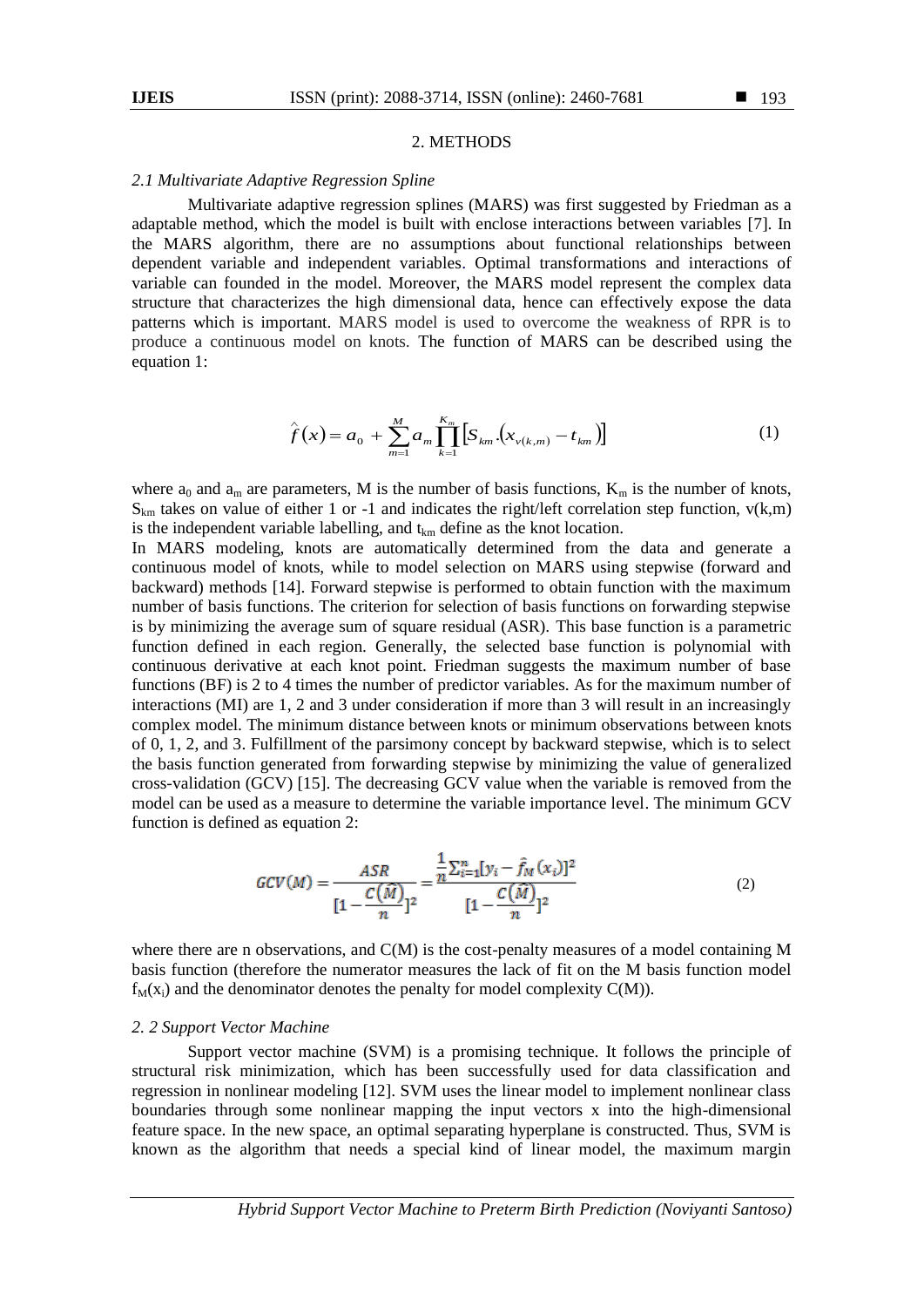hyperplane. The maximum margin hyperplane gives the maximum separation between the decision classes as shown in Figure 1. Support vectors are the training objects that are closest to the maximum margin hyperplane. Consider a training set  $G = (x_i, y_i)$  where  $i = 1, 2, ..., \lambda$  with  $x = \{x_1, x_2, x_3\}$ .  $\subseteq \mathbb{R}^N$  as input variables vector and  $y = \{y_t, ..., y_A\}$ .  $\subseteq \mathbb{R}$  are output variables. The SVM function is:

$$
f(x) = w \times \varphi(x) + b \tag{3}
$$

where  $\varphi(x)$  denotes the high-dimensional feature space, which is non-linearity mapped from input space  $x$ , w and  $b$  are coefficients that estimated by minimizing the regularized risk function.

Feature space usually has a higher dimension of the input space. This results in computing on feature space is very large because there is the possibility of feature space has an unlimited number of features and difficult to know the proper transformation function. To solve the problem, in SVM use kernel trick. By kernel method, a data *x* in input space is mapping to feature space *F* with higher dimension through map  $\varphi$  as well  $\varphi: x \to \varphi(x)$ . Therefore, data *x* as input space become  $\varphi(x)$  in feature space. Hence, non linear regression function is formulated as follows:

$$
f(x) = \sum_{i=1}^{\lambda} (\alpha_i - \alpha_i^*) K(x_i, x_j) + b
$$
 (4)

Here  $\alpha_i$  and  $\alpha_i^*$  are Lagrange multipliers.  $K(x_i, x_i)$  is kernel function. Setting the kernel parameters became crucial because it can gain robust results. The most often used kernels are linear, polynomial, and radial basis function.



Figure 1 SVM with maximum margin hyperplane

#### *2. 3 Performance Evaluation*

To formulate criteria of performance of classification, statisticians work with confusion matrix (Table 1). Simply,  $a$  is the number of correctly classified class and  $c$  is the number of misclassified the positive class. Performance criteria is provided by accuracy rate. The higher the accuracy rate, the better the classification model performs.

$$
Accuracy\ rate = \frac{a+d}{a+b+c+d} \tag{5}
$$

But some researchers prefer to work with sensitivity and specificity with formula as follows:

$$
Sensitivity = \frac{d}{d+c} \tag{6}
$$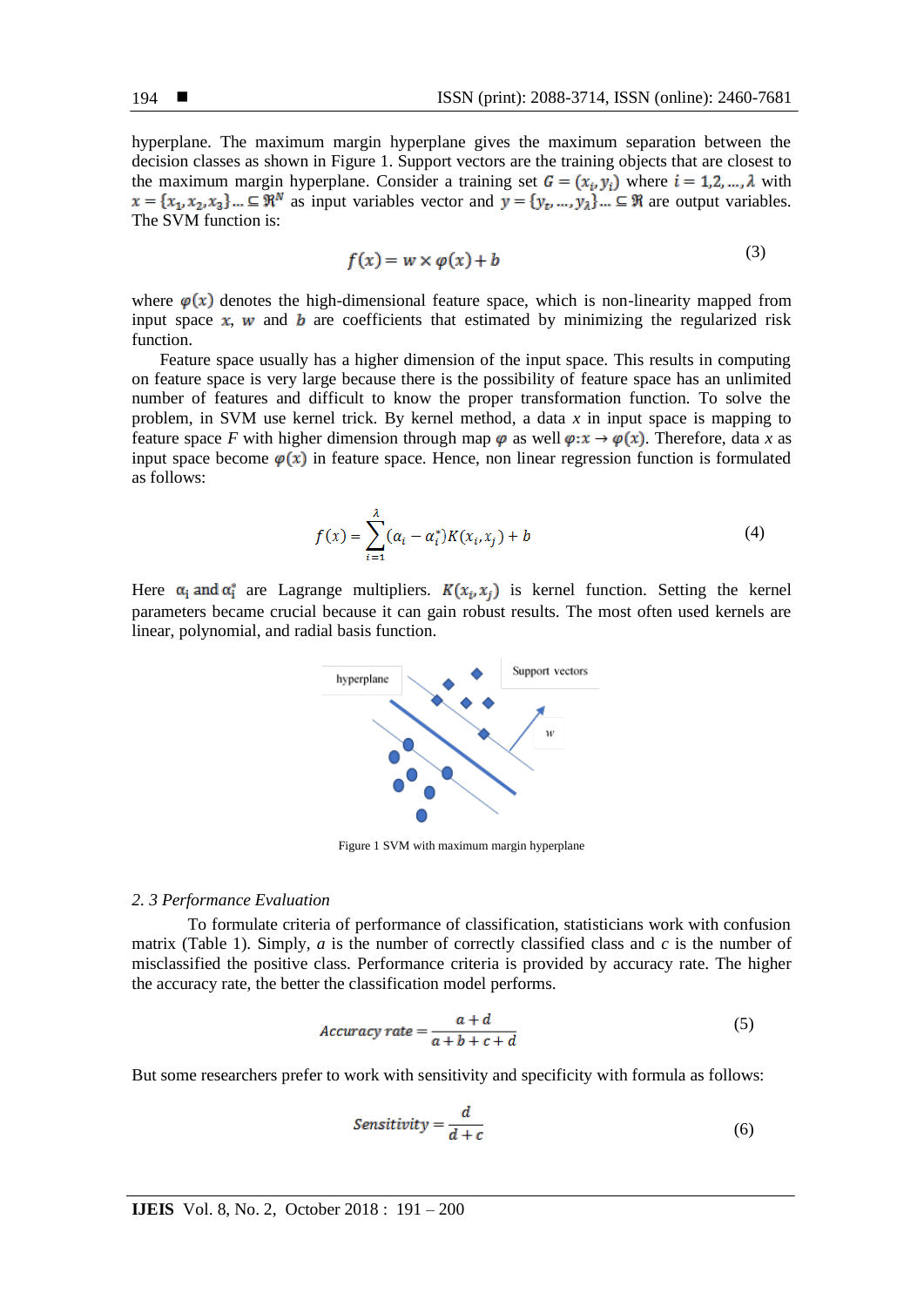$$
Specificity = \frac{a}{a+b} \tag{7}
$$

The relation of sensitivity and specificity can be capture by what is called the relative operating characteristics (ROC) curve. The curve shows to what extent accuracy on positive class drop with reduced error rate on negative class and appropriate for unbalanced data [16]. An ideal score of area under curve (AUC) in range  $0 - 100$ . The larger area below the ROC curve, the higher the classification performs.

|  |  | Table 1 Confusion matrix |  |
|--|--|--------------------------|--|
|--|--|--------------------------|--|

|             |          | Predicted           |  |  |
|-------------|----------|---------------------|--|--|
|             |          | Negative   Positive |  |  |
|             | Negative |                     |  |  |
| Observation | Positive |                     |  |  |

## *2. 4 Dataset*

The data source is obtained from patient's medical record in one of the hospital in Sumenep, East Java, Indonesia from January 2015 until December 2015. The features in dataset consist of age, education, profession, premature rupture of membranes, history of miscarriage, and preeclampsia which are the categorical type, while the dependent variable is baby birth status preterm or normal. There are 428 patients in the dataset were randomly selected and then used to build the preterm birth models. Among them, 80% of the datasets will be used as the training set and the remaining 20% will be reserved as the testing set. Detail of each attribute shown in Table 2.

| <b>Attributes</b> | Definition                           | Category                                                                                                                                     | Scale   |
|-------------------|--------------------------------------|----------------------------------------------------------------------------------------------------------------------------------------------|---------|
| Y                 | Baby birth<br>status                 | $0:$ normal<br>1: preterm                                                                                                                    | Nominal |
| $X_1$             | Mother's age                         | $0: < 20$ years old<br>$1: 20-35$ years old<br>$2:$ > 35 years old                                                                           | Ordinal |
| $X_2$             | Mother's<br>education                | 0: not graduate school<br>1: primary school graduate<br>2: junior high school graduate<br>3: senior high school graduate<br>4: undergraduate | Ordinal |
| $X_3$             | Mother's<br>activity                 | 0: stay at home<br>1: working mother                                                                                                         | Nominal |
| $X_4$             | Baby birth<br>order                  | $0:$ first<br>1: second<br>2: >2                                                                                                             | Ordinal |
| $X_5$             | Premature<br>rupture of<br>membranes | 0:no<br>1: yes                                                                                                                               | Nominal |
| $X_6$             | Preeclampsia                         | 0:no<br>1: yes                                                                                                                               | Nominal |

|  |  | Table 2 Detail of attributes |
|--|--|------------------------------|
|--|--|------------------------------|

# *2. 5 Methodology*

Babies birth is, in fact, classification, and the status (normal, preterm) is treated as classification label and the mother's condition such as age, education, history of miscarriage,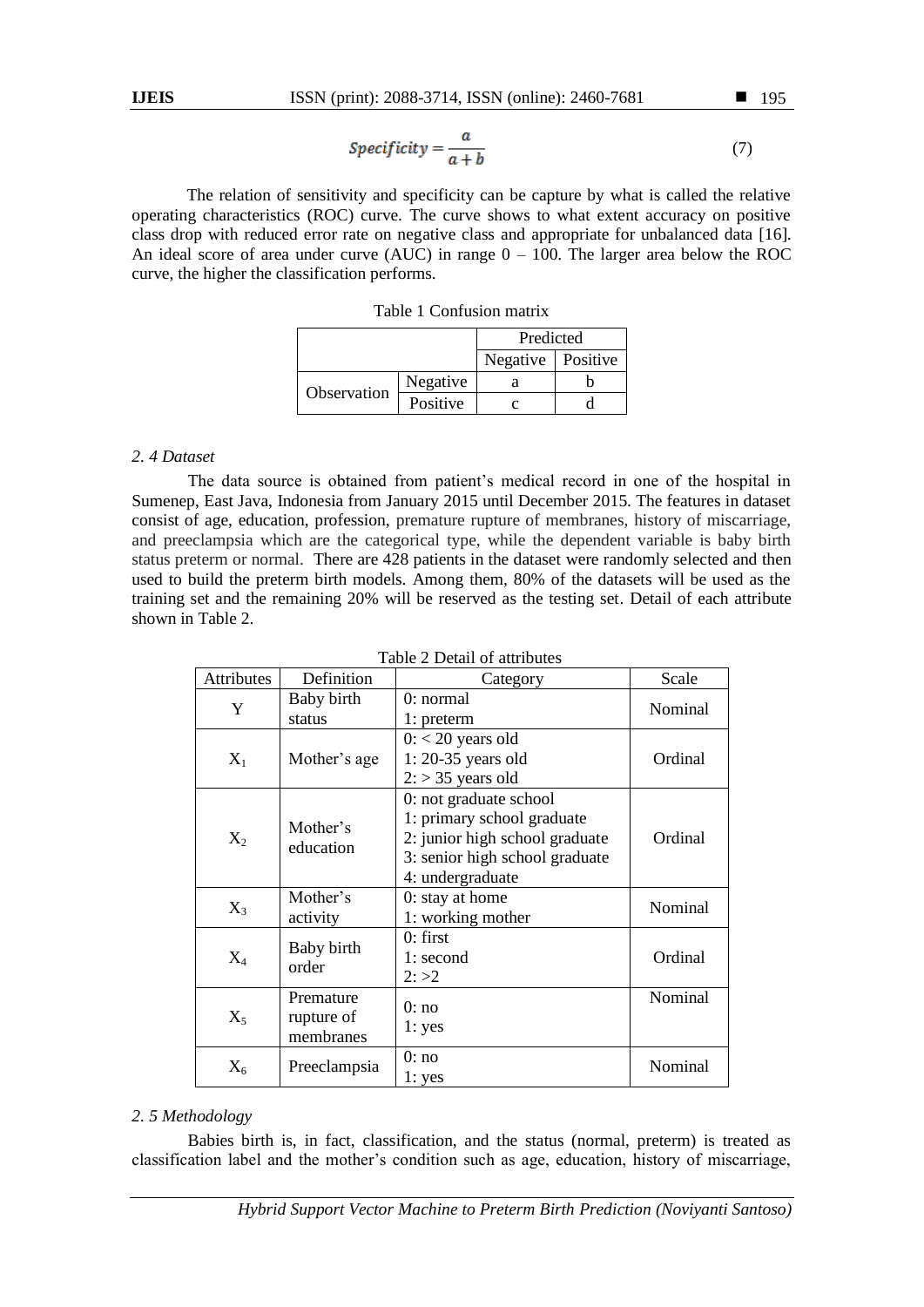activity, preeclampsia, number of children, etc as classification attributes. Preterm birth prediction procedure based on SVM is, data collecting and preprocessing, selection of input features, selection of a kernel, determine best pair of parameters, build SVM classifier, and applied the model using testing dataset.

To improve the accuracy of preterm birth prediction, MARS is used to select the input features; grid search algorithm is adopted to obtain the optimal parameters, for each pair of parameters, 5-fold cross-validation is conducted on the training set. We implemented the SVM by LIBSVM [17]. The algorithm of predicting preterm birth is as follows and illustrated in Figure 2.

First, we use MARS to obtain variable importance with best combination of maximum basis function ( $BF = 18, 24$ ), maximum of interaction ( $MI = 2, 3$ ) and minimum observasion  $(MO = 0, 5, 10)$ . Second, removing variables with zero importance, rebuild the model and randomly separate dataset into 80% training and 20% testing. Then, we choose the kernel function, in this study we use RBF. Considering parameter (C, $\gamma$ ) with C = (10, 30, 100) and  $\gamma$  = (0.01, 0.5, 2) for each pair paramaters, conduct 5-fold cross-validation on the training dataset. Furthermore, choosing the best combination of parameter  $(C,\gamma)$  and use to build the classification model of preterm birth prediction. The last is evaluating the accuracy of prediction using AUC score



Figure 2 The algorithm of hybrid SVM technique

## 3. RESULTS AND DISCUSSION

The dataset consists of 428 instances which are categorized into two classes, normal and preterm baby born. Table 3 show distribution of category variable premature rupture of membranes in that classes.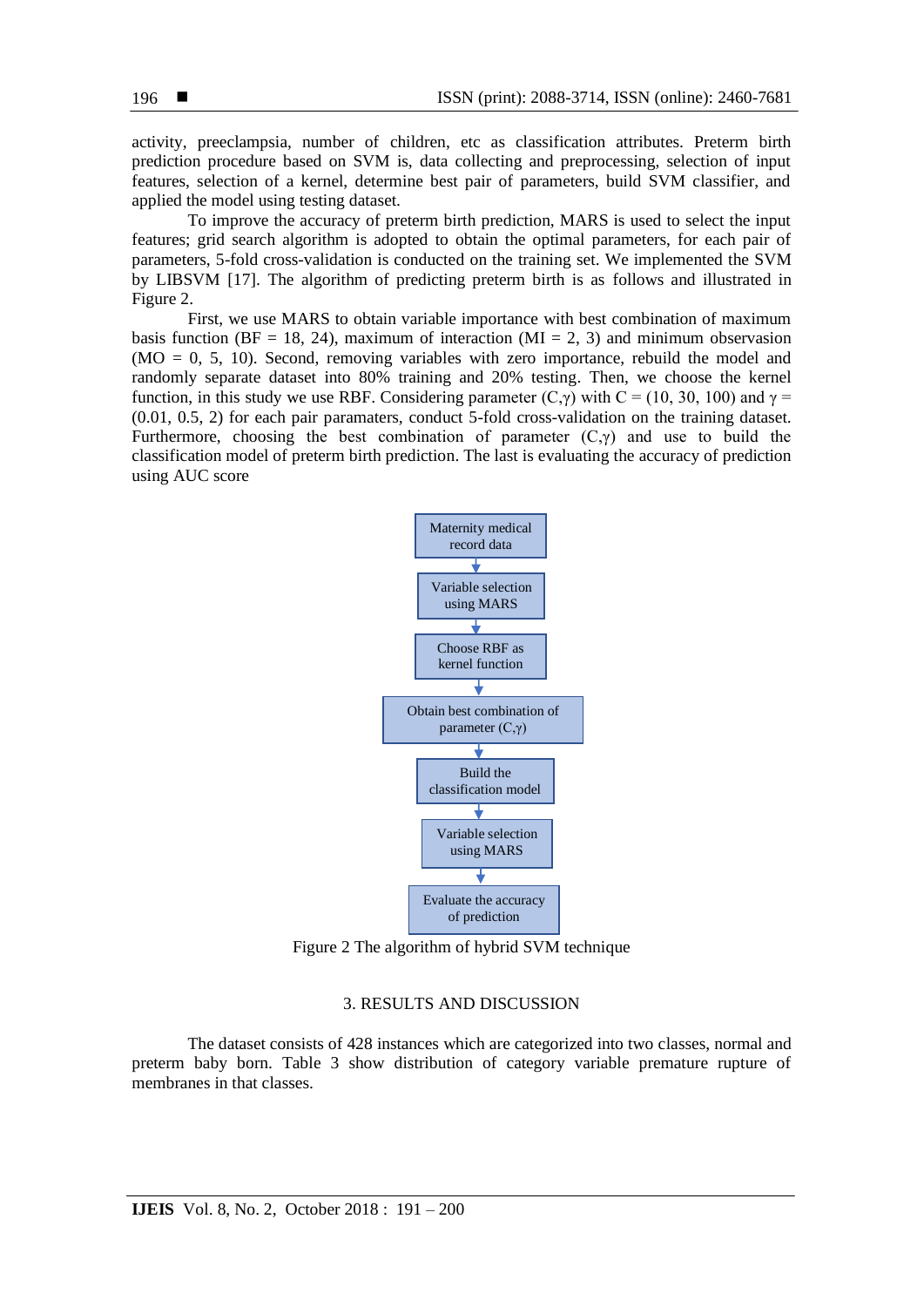|                          |        | premature rupture of<br>membranes | Total |     |  |
|--------------------------|--------|-----------------------------------|-------|-----|--|
|                          |        | no                                | yes   |     |  |
|                          | normal | 347                               | 24    | 371 |  |
| <b>Status</b><br>preterm |        | 15                                | 42    | 57  |  |
| Total                    |        | 362                               |       |     |  |

Table 3 Crosstabulation baby birth status vs premature membranes

Based on Table 3 preterm baby born was about 13.32% or equal to 57 cases from 428 baby birth in that hospital. As many as 42 mothers who give birth to premature baby were have premature rupture of membranes. While the distribution of category mother's age who give birth was shown by Table 4. The age of mother gives birth at most between 20-35 years old. It is a productive and fertile age that has a minimum risk. But, in fact, 27 mothers which that age are give birth premature baby. Hence, we must analyze more detail about that.

|               |         |         | Total     |       |     |
|---------------|---------|---------|-----------|-------|-----|
|               |         | ${<}20$ | $20 - 35$ | $>35$ |     |
|               | normal  | 33      | 303       | 35    | 371 |
| <b>Status</b> | preterm | 21      | 27        |       | 57  |
| Total         |         | 54      | 330       | 44    | 428 |

Table 4 Crosstabulation baby birth status vs mother's age

The software MARS 2.0 is not only provided the performs classification and regression problem well, but also provided variable importance ranking. In this paper, MARS used to select the feature of the applicant's information. In order to compare the performance of the proposed hybrid SVM technique, the prediction result of MARS is also presented.

We use  $X_1, X_2, ..., X_6$  to denote the features mentioned above, the result shows that the premature rupture of membranes is the most important, followed by age, education, activity, and the lowest is preeclampsia. The only variable which did not contribute is baby birth order. For details of the importance of the applicant's attributes, see Figure 3.



Figure 3 Variables importance

Rank importance of variables is indicator that was used in MARS algorithm to obtain best model. Means, the higher importance score, the higher it decrease GCV score. The best model was choosen based on the lowest GCV score from some results of combination BF, MI, and MO. Summary of GCV score each model was shown by Table 5. The best model was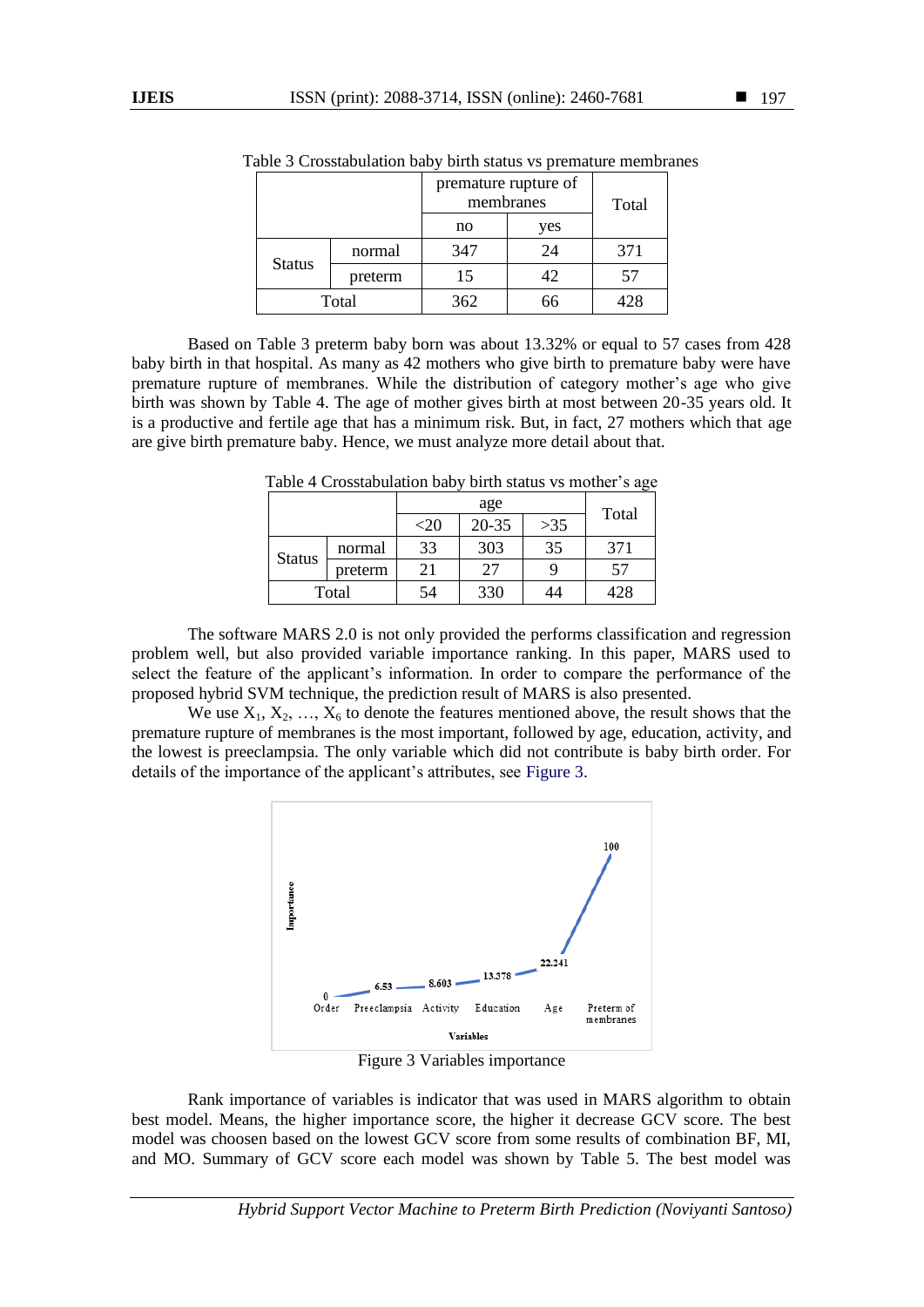obtained by best combination  $BF = 24$ ,  $MI = 3$ , and  $MO = 0$  with MARS GCV = 0.070 and accuracy rate  $= 92.11\%$ . Actually, the highest accuracy occurred when  $MO = 10$ , but it followed by increasing GCV score too. Performance of MARS to predict baby birth status was stasifaying. It shown by score of accuracy rate (88.37%) and AUC (0.78) for testing dataset. But, the result will compare with the other models such as SVM and hybrid SVM to determine the best one.

| <b>BF</b> | MI | MO | GCV   | Accuracy |
|-----------|----|----|-------|----------|
| 18        | 2  | 0  | 0.071 | 91.81%   |
| 18        | 2  | 10 | 0.071 | 91.81%   |
| 18        | 3  | 0  | 0.071 | 92.11%   |
| 24        | 2  | 0  | 0.071 | 91.81%   |
| 24        | 2  | 10 | 0.071 | 91.81%   |
| 24        | 3  |    | 0.070 | 92.11%   |
| 24        | 3  | 10 | 0.072 | 92.46%   |

Table 5 GCV score and accuracy rate of MARS models

To evaluate SVM performance without feature selection technique, we used training dataset which is consist of six variables and tried to build classification model using SVM. This research have been performed using Weka 3.8 which is provide LIBSVM method. RBF kernel function is choosen in SVM as classification model. Using 5-fold cross validation to obtain the best combination of parameters (C,γ) were C = 10 and  $\gamma = 0.5$  with average of accuracy is 89.53%. Detail of the results shown by Table 6.

In order to improve the accuracy, this study conducted hybrid method, namely MARS-SVM. The main idea is integrate MARS and SVM procedure. As many as five variables have been selected using MARS, then used to build the classification model by SVM. The result was appropriate with our expectation that hybrid model increased the accuracy. The comparison of three methods are summarized in Table 7.

|               |          | fold  |       |       |                |       |         |
|---------------|----------|-------|-------|-------|----------------|-------|---------|
| $\mathcal{C}$ | $\gamma$ | 1     | 2     | 3     | $\overline{4}$ | 5     | average |
|               | 0.01     | 90.21 | 89.1  | 88.23 | 90.12          | 88.01 | 89.13   |
| 10            | 0.5      | 91.03 | 88.45 | 88.77 | 91.08          | 88.33 | 89.53   |
|               | 2        | 89.13 | 88.45 | 88.78 | 90.32          | 87.44 | 88.82   |
|               | 0.01     | 92.13 | 86.43 | 88.57 | 89.1           | 90.03 | 89.25   |
| 30            | 0.5      | 89.46 | 91.43 | 90.67 | 87.32          | 88.01 | 89.38   |
|               | 2        | 90.78 | 90.05 | 88.12 | 87.79          | 87.19 | 88.79   |
|               | 0.01     | 91.44 | 88.97 | 88.08 | 89.21          | 88.17 | 89.17   |
| 100           | 0.5      | 90.78 | 91.28 | 88.39 | 88.98          | 88.02 | 89.49   |
|               | 2        | 88.23 | 89.48 | 90.26 | 88.18          | 91.1  | 89.45   |

Table 6 Accuracy rate of SVM classification

Based on Table 7, we analyze that increasing accuracy rate is affect by feature selection. In this research, we used MARS to determine importance rank of variables. Hybrid MARS-SVM shown relative preferably results compare with MARS and SVM. The accuracy rate and specificity score are the highest, while sensitivity and AUC score are lower than SVM model.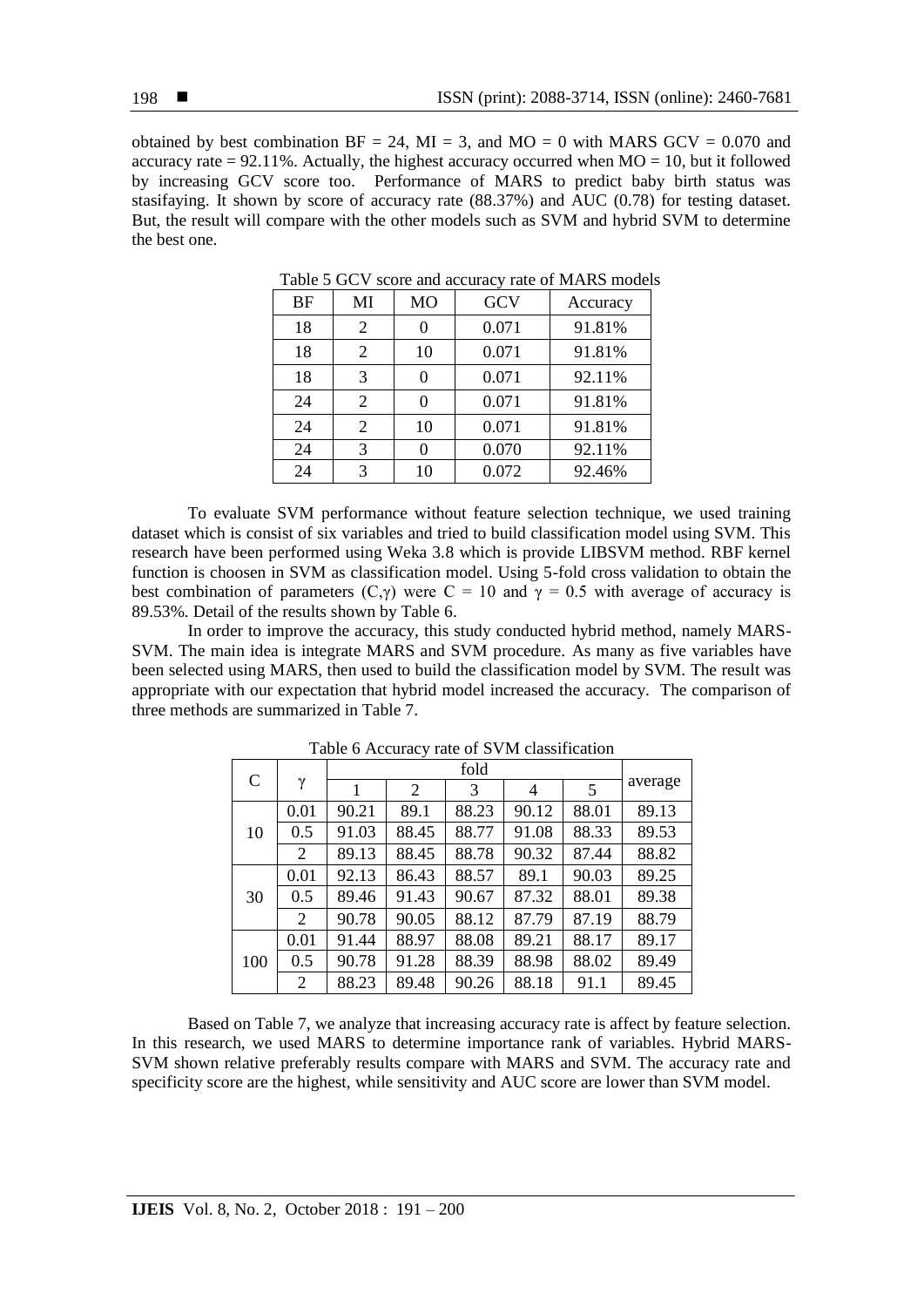| <b>Methods</b>  | Accuracy | Sensitivity | Specificity | <b>AUC</b> |
|-----------------|----------|-------------|-------------|------------|
| <b>MARS</b>     | 88.37%   | 0.64        | 0.93        | 0.78       |
| <b>SVM</b>      | 89.53%   | 0.93        | 0.88        | 0.91       |
| <b>MARS-SVM</b> | 93.02%   | 0.86        | 0.94        | 0.90       |

Table 7 Classification results using MARS-SVM technique

#### 4. CONCLUSIONS

An accurate of preterm baby birth became crucial issue in the health research area, especially di Indonesia. Reducing the number of premature birth is effective by knowing risk factors associated with premature birth. Constructing the preterm birth prediction models from a patient's medical record database can be taken as a task of data mining. The artificial intelligence techniques do not require the knowledge of the underlying relationships between input and output variables. SVM and MARS are modern data mining techniques which suitable for regression and classification problems.

This research has successfully accomplished the objectives where three classification techniques (MARS, SVM, and hybrid MARS-SVM) were performed for preterm birth prediction. The main objective of this study is to identify the best technique for baby birth prediction. Hence, after applying the three techniques, a comparative analysis has been performed to determine the most appropriate technique. The experimental results showed that hybrid MARS-SVM perform well because of its abilities to predict the higher portion of data with higher accuracy rate and specificity.

For future work, the following suggestions can be considered; Combining other feature selection technique such as stepwise, correlation, etc; Use more features that can generalize or discriminate the classes has a significant impact on the effectiveness; Use more dataset and explore more areas and locations in Indonesia would be a valuable idea.

## ACKNOWLEDGEMENT

We would like to thank Department of Bussines Statistics ITS for support and special thanks to the anonymous hospital in Sumenep for providing maternity medical records that made this research possible.

#### REFERENCES

- [1] H. Blencowe, S. Cousens, D. Chou, M. Oestergaard, L. Say, A. B. Moller, M. Kinney and J. Lawn, "Born Too Soon: The global epidemiology of 15 million preterm births," Reproductive Health, vol. 10 (Suppl 1): S2, 2013. [Online]. Available: [https://www.ncbi.nlm.nih.gov/pmc/articles/PMC3828585/.](https://www.ncbi.nlm.nih.gov/pmc/articles/PMC3828585/) [Accessed: 14-May-2018]
- [2] Dinas kesehatan Provinsi Jatim 2014. *Buku Profil Kesehatan Jatim 2014*. Jawa Timur.
- [3] D. Sulistiarini and S. M. Berliana, "Faktor-Faktor Yang Memengaruhi Kelahiran Prematur Di Indonesia: Analisis Data Riskesdas 2013," E-Journal WIDYA Kesehatan Dan Lingkungan, vol. 1, no. 2, pp. 109-115, March 2016. [Online]. Available: [http://e](http://e-journal.jurwidyakop3.com/index.php/kes-ling/article/view/242)[journal.jurwidyakop3.com/index.php/kes-ling/article/view/242.](http://e-journal.jurwidyakop3.com/index.php/kes-ling/article/view/242) [Accessed: 12-April-2018]
- [4] [A. A. H. Asl,](https://www.ncbi.nlm.nih.gov/pubmed/?term=Halimi%20asl%20Aa%5BAuthor%5D&cauthor=true&cauthor_uid=28286810) [S. Safari,](https://www.ncbi.nlm.nih.gov/pubmed/?term=Safari%20S%5BAuthor%5D&cauthor=true&cauthor_uid=28286810) and [M. P. Hamrah,](https://www.ncbi.nlm.nih.gov/pubmed/?term=Parvareshi%20Hamrah%20M%5BAuthor%5D&cauthor=true&cauthor_uid=28286810) "Epidemiology and Related Risk Factors of Preterm Labor as an obstetrics emergency", *An Academic Emergency Medicine Journal*,